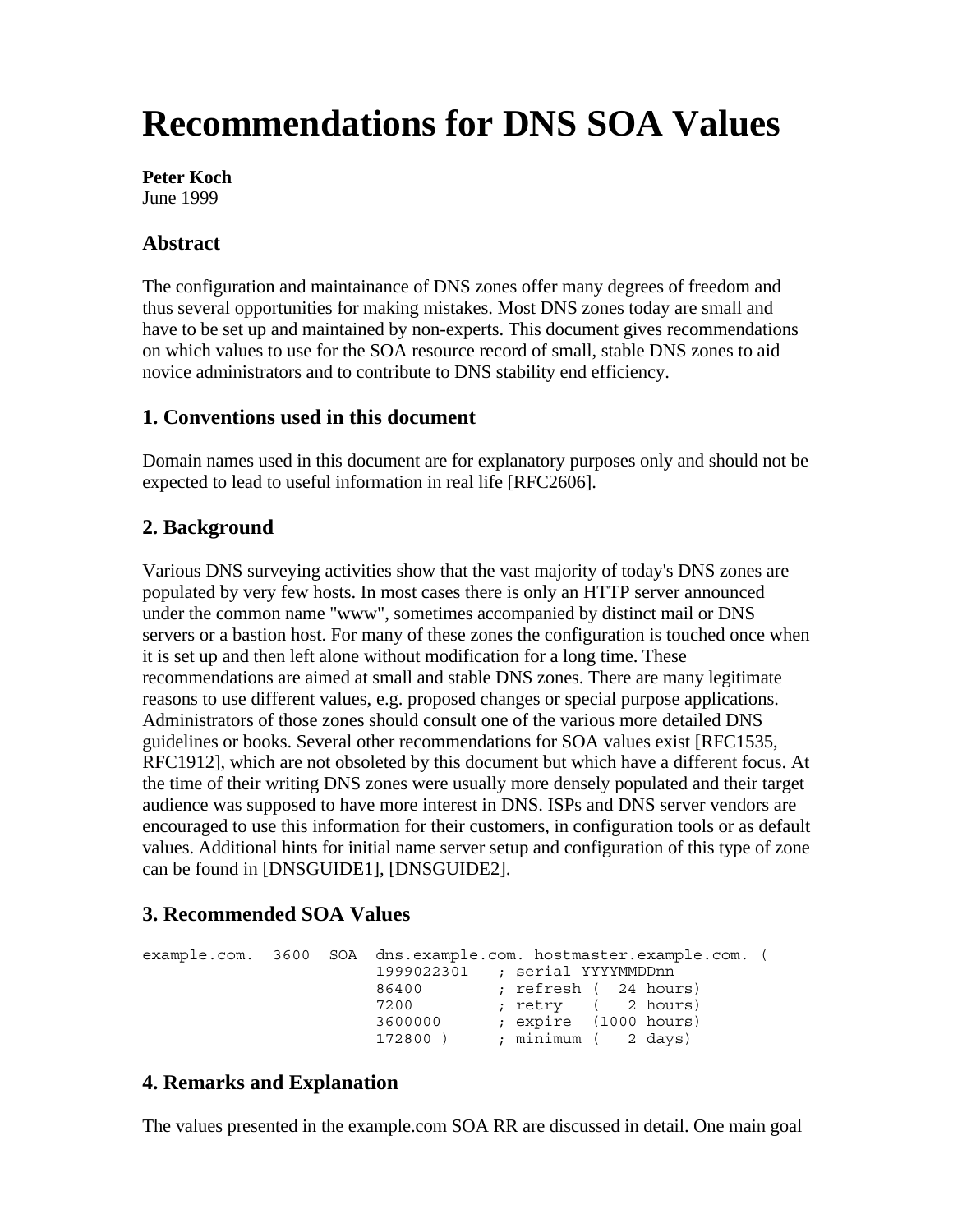was to provide for fixed cut-and-paste values wherever possible instead of intervals to reduce the chance of operational problems caused by unfortunate combinations. Other values or sets of values will work as well, this is one set of values which reflects successful current practice with respect to scalability and stability.

# **4.1 The MNAME Value**

The DNS specification explicitly states that the primary master server be named here. The value must be determined and used. Especially it is a mistake to repeat the zone name here, unless this also leads to a valid address of the primary master.

## **4.2 The RNAME Value**

The RNAME is to publish a mail address of a person or role account dealing with this zone with the "@" converted to a ".". The best practice is to define (and maintain) a dedicated mail alias "hostmaster" [RFC2142] for DNS operations.

## **4.3. The Serial Number**

The most important issue is that this value be incremented after any modification to the zone data. For debugging purposes it has shown to be helpful to encode the modification date into the serial number. The value "1999022301" so is an example of the YYYYMMDDnn scheme and must be replaced by proper values for the year (YYYY, four digits), month (MM, two digits), day of month (DD, two digits) and version per day (nn, two digits). The first version of the day should have the value "01". It is important to preserve the order year - month - day. People using this as a debugging aid must, however, not rely on the date informnation, since experience shows that after initial setup maintainance of this value is often left to the auto-increment feature the software sometimes provides. Other schemes exist - documentation of which is out of the scope of this document.

## **4.4. The Refresh and Retry Values**

The refresh and retry values primarily affect the zone maintainer and the secondary service providers and may be negotiated between them. The values chosen here are aimed at scalability. Modern DNS software implements NOTIFY [RFC1996] and reduces the need for frequent SOA checks, as does the assumption of stability of the zone. While lower values would only slightly increase the bandwidth usage, they would increase the load on servers which are slaves for thousands of zones.

## **4.5. The Expire Value**

The primary goal is to ensure stability of the zone data, even if a mistake invalidating (non-authorizing) the zone or a network outage last for several days. A value of a week or two has proven to be way too short, so a longer time must be used. The specific value was chosen for aesthetic and historic reasons and to disambiguate between the different proposed values of "long".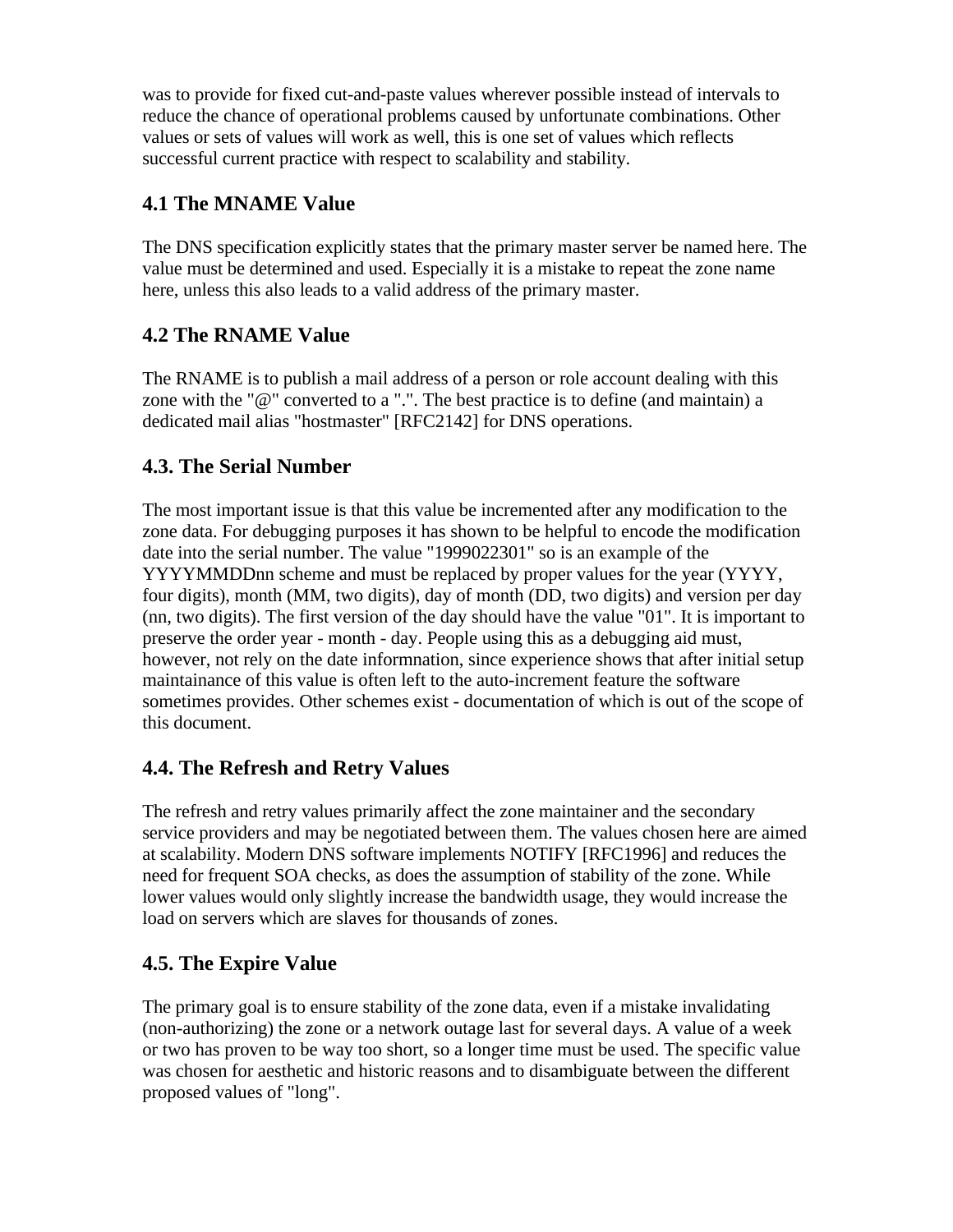#### **4.6. The Minimum TTL Value**

There are two meanings for this value with practical relevance. First, it serves as a default value for the TTL of all RRs without a given value. To be cache-friendly this value was chosen to be two days, which also follows the stability assumption. The second meaning is the default negative TTL [RFC2308], which would call for a lower value. We are in a transition phase now with software implementing either of both meanings, so the TTL of one hour is recommended for the SOA itself, which will lead to nearly the same effect.

#### **5. Security Considerations**

Filling in the recommended values will not directly influence security of the name servers for the particular zone, any system with a name in that zone or any other system in the Internet. However, following these guidelines will likely contribute to DNS stability and thus to reachability. Maintaining proper contact information in the SOA RNAME field helps people in reporting problems, although the address distributed there is not recommended as a primary security contact.

#### **6. Acknowledgements**

This work is a product of the RIPE DNS working group.

#### **7. References**

| [RFC1034]   | Mockapetris, P., "Domain Names - Concepts and Facilities",                                                 |
|-------------|------------------------------------------------------------------------------------------------------------|
|             | RFC 1034, STD 13, November 1987                                                                            |
| [RFC1035]   | Mockapetris, P., "Domain Names - Implementation and Speci                                                  |
|             | fication", RFC 1035, STD 13, November 1987                                                                 |
| [RFC1123]   | Braden, R., "Requirements for Internet Hosts -- Application<br>and Support", RFC 1123, STD 3, October 1989 |
| [RFC1537]   | Beertema, P., "Common DNS Data File Configuration Errors",                                                 |
|             | RFC 1537, October 1993                                                                                     |
| [RFC1912]   | Barr, D., "Common DNS Operational and Configuration Er<br>rors", RFC 1912, February 1996                   |
| [RFC1996]   | Vixie, P., "A Mechanism for Prompt Notification of Zone                                                    |
|             | Changes (DNS NOTIFY)", RFC 1996, August 1996                                                               |
| [RFC2142]   | Crocker, D., "MAILBOX NAMES FOR COMMON SERVICES, ROLES AND                                                 |
|             | FUNCTIONS", RFC 2142, May 1997                                                                             |
| [RFC2308]   | Andrews, M., "Negative Caching of DNS Queries (DNS                                                         |
|             | NCACHE) ", RFC 2308, March 1998                                                                            |
| [RFC2606]   | Eastlake, D., Panitz, A., "Reserved Top Level DNS Names",                                                  |
|             | RFC 2606, BCP 32, June 1999                                                                                |
| [DNSGUIDE1] | Liman, L., "SIMPLE DNS CONFIGURATION EXAMPLE", work in                                                     |
|             | progress                                                                                                   |
| [DNSGUIDE2] | Koch, P., "RIPE Guide To Setting Up a DNS Server", work in                                                 |
|             | progress                                                                                                   |

## **8. Author's Address**

Peter Koch Universitaet Bielefeld Technische Fakultaet Postfach 10 01 31